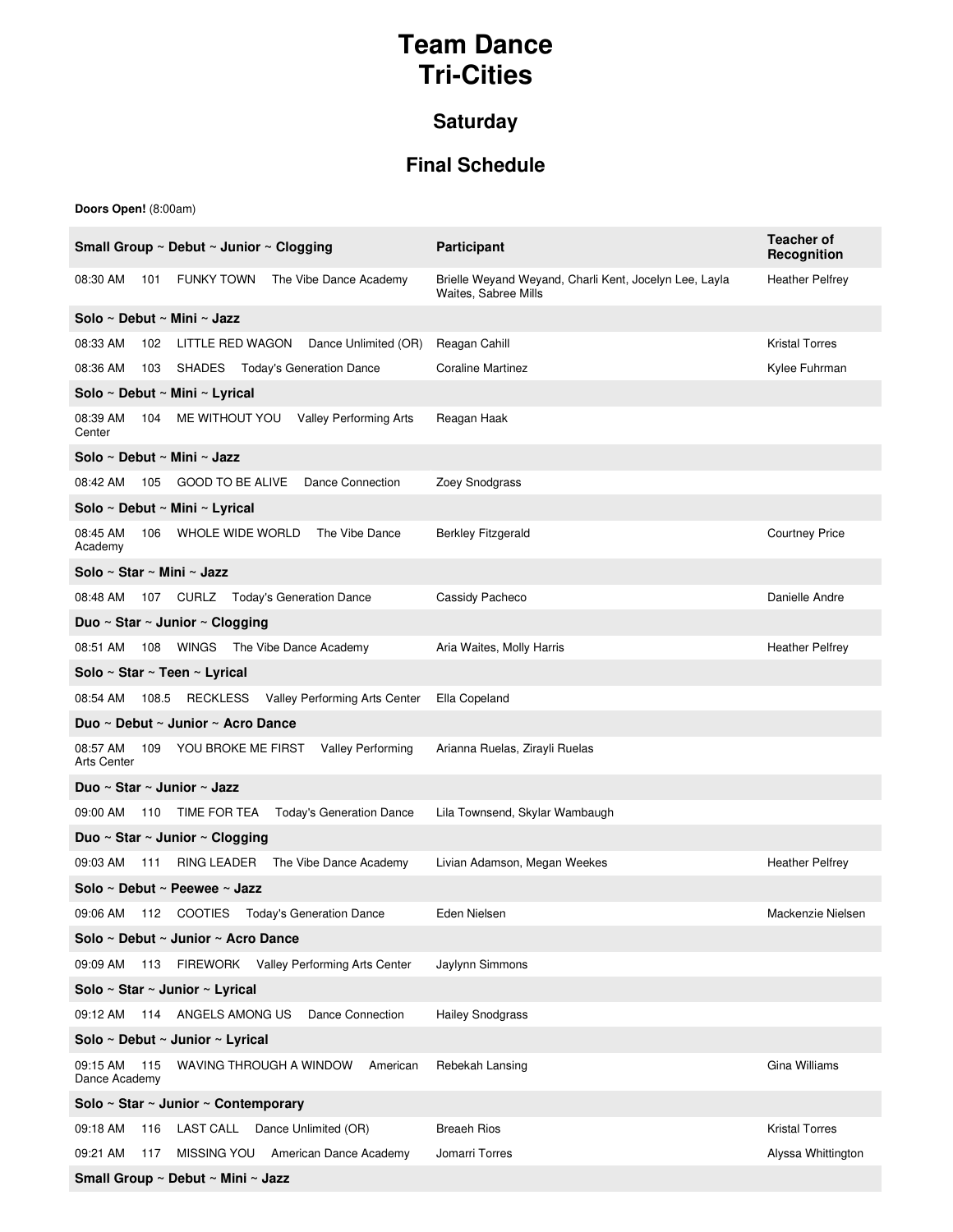| 09:24 AM                                  | <b>BOOGIE FEVER</b><br>118<br>The Vibe Dance Academy              | Amira Dominguez, Benelli Warren, Brinley Hegerhorst, Callie<br>Garcia, Carlee Burns, Ellie Dorman, Mylie Fumess, Preslyn<br>Jones                                                                                         | Jordan Duehn                             |  |
|-------------------------------------------|-------------------------------------------------------------------|---------------------------------------------------------------------------------------------------------------------------------------------------------------------------------------------------------------------------|------------------------------------------|--|
| 09:27 AM<br>(OR)                          | GOOD IS THE NEW BAD<br>Dance Unlimited<br>119                     | Abigail Perry, Amorah Chalmers, Brynlee Faretta, Olivia<br>Hammer, Taylor Jewett                                                                                                                                          | <b>Kristal Torres</b><br>Alexis McCarthy |  |
| 09:30 AM                                  | <b>TELEPHONE</b><br>120<br>American Dance Academy                 | Amelia Owen, Capri Callaway, Cayman Callaway, Jordyn<br>Taylor, Olivia Babb, Tayla Bleazard                                                                                                                               | Alyssa Whittington                       |  |
| 09:33 AM                                  | 121<br>LEVITATING<br>Dance Unlimited (OR)                         | Alivia Estrada, Claire Wicks, Elaina Jewett, Evelyn Perry,<br>Katelyn Smith, Molly Coller, Reagan Cahill, Reese Levy                                                                                                      | <b>Kristal Torres</b><br>Alexis McCarthy |  |
| 09:36 AM                                  | LIP GLOSS<br>Sunnyside Dance Company<br>122                       | Annie Andrews, Evelyn White, Jayda Angiano, Payton Soto,<br>Scarlet Bravo, Skyrose Crossley, Tori Slegers                                                                                                                 | <b>Shelby Oswalt</b>                     |  |
|                                           | Large Group ~ Debut ~ Peewee ~ Jazz                               |                                                                                                                                                                                                                           |                                          |  |
| 09:39 AM<br>Academy                       | 123<br>THE CARE BEARS<br>The Vibe Dance                           | Bailey Pelfrey, Charlotte Adamson, Emmie Tolman, Eve<br>Garcia, Harper Henry, Holland Gubler, Jane Lybbert, Lemon<br>Lee, Lillavie Leonard, Lucy Calaway, Norah Hansen, Olivia<br>Secrist, Quincey Anderson, Vidia Waites | Aubrey Tallman                           |  |
|                                           | Small Group ~ Debut ~ Junior ~ Tap                                |                                                                                                                                                                                                                           |                                          |  |
| 09:42 AM                                  | LOVELY<br>Dance Unlimited (OR)<br>124                             | Hannah Townsend, Justyce Mosher, Kailey Ince, Kaiti<br>Kellison, Lola Norman, Reese Farley                                                                                                                                | Alexis McCarthy                          |  |
|                                           | Large Group $\sim$ Star $\sim$ Junior $\sim$ Clogging             |                                                                                                                                                                                                                           |                                          |  |
| 09:45 AM                                  | 125<br><b>JUMPIN' JACK</b><br>The Vibe Dance Academy              | Addysin Lee, Addyson Skalisky, Annistyn Esparza, Aria<br>Waites, Emersyn Cummings, Emree Andre, Hallie<br>Hegerhorst, Lainey Hegerhorst, Livian Adamson, Megan<br>Weekes, Molly Harris                                    | <b>Heather Pelfrey</b>                   |  |
|                                           | Small Group ~ Star ~ Junior ~ Lyrical                             |                                                                                                                                                                                                                           |                                          |  |
| 09:48 AM<br>Company                       | 126<br><b>GO THE DISTANCE</b><br>Sunnyside Dance                  | Akira Gamez, Annalisa Malatare, Ariana Tapia, Kaelyn White,<br>Kaylee Garcia, Lala Crossley, Mia Kubera, Roze Williams                                                                                                    | Cheryl Crossley                          |  |
|                                           | Trio ~ Debut ~ Mini ~ Hip Hop                                     |                                                                                                                                                                                                                           |                                          |  |
| 09:51 AM                                  | 127<br><b>BUNNY SQUAD</b><br><b>Today's Generation Dance</b>      | Colton Cooley, Coraline Martinez, Ian Valencia                                                                                                                                                                            | Jaylynn Hernandez<br>Kendall DaPonte     |  |
|                                           | Trio ~ Debut ~ Mini ~ Novelty/Character                           |                                                                                                                                                                                                                           |                                          |  |
| 09:54 AM<br>HAILEY/JOELY/ZOEY             | A DAY IN THE LIFE OF A CAT IN THE HAT,<br>128<br>Dance Connection | Hailey Snodgrass, Joely Brown, Zoey Snodgrass                                                                                                                                                                             |                                          |  |
|                                           | Trio ~ Debut ~ Mini ~ Jazz                                        |                                                                                                                                                                                                                           |                                          |  |
| 09:57 AM<br>129                           | PLAY THAT SAX The Vibe Dance Academy                              | Clara Weyand, Emersyn Hukill, Lucie Tolman                                                                                                                                                                                | <b>Kylie Buttars</b>                     |  |
|                                           | Duo ~ Debut ~ Peewee ~ Jazz                                       |                                                                                                                                                                                                                           |                                          |  |
| 10:00 AM                                  | 130<br>I WANT CANDY<br>Sunnyside Dance Company                    | Juliet Soto, Sarahi Tapia                                                                                                                                                                                                 | <b>Shelby Oswalt</b>                     |  |
|                                           | Duo ~ Debut ~ Peewee ~ Clogging                                   |                                                                                                                                                                                                                           |                                          |  |
| 10:03 AM<br>131                           | ZUKA ZAMA<br>The Vibe Dance Academy                               | Bailey Pelfrey, Vidia Waites                                                                                                                                                                                              | <b>Heather Pelfrey</b>                   |  |
|                                           | Duo ~ Debut ~ Mini ~ Novelty/Character                            |                                                                                                                                                                                                                           |                                          |  |
| 10:06 AM<br>Center                        | ARABIAN NIGHTS Valley Performing Arts<br>132                      | Claire Haak, Reagan Haak                                                                                                                                                                                                  |                                          |  |
| Small Group ~ Debut ~ Peewee ~ Tap        |                                                                   |                                                                                                                                                                                                                           |                                          |  |
| 10:09 AM                                  | 133<br>CANDY MAN<br>Sunnyside Dance Company                       | Abilene Faulk, Bella Rojas, Josephine Ormberg, Laekynn Bos                                                                                                                                                                | Dolores and Haile<br>Howe                |  |
| Small Group ~ Star ~ Junior ~ Lyrical     |                                                                   |                                                                                                                                                                                                                           |                                          |  |
| 10:12 AM<br>Performing Arts               | Expressions School of<br>134<br>WHERE IS MY MIND                  | Ashlyn Beecher, Averie Pooler, Finley Larson, Lilyann Still,<br>Maegen Skinner, Maylie Mccomb, Olivia Abbey, Olivia<br>Matthews, Riley Mack, Scarlett Lustig                                                              | Katrina Ingalls                          |  |
| <b>Judges Break</b> (start back 10:30 AM) |                                                                   |                                                                                                                                                                                                                           |                                          |  |
|                                           | Small Group ~ Debut ~ Junior ~ Lyrical                            | Participant                                                                                                                                                                                                               | Teacher of<br>Recognition                |  |
| 10:30 AM                                  | 135<br><b>CARRY YOU</b><br>Dance Unlimited (OR)                   | Breaeh Rios, Chloe Madore, Isabella Werner, Kailey Ince,<br>Katie Jacobson, Leeya Adams, Savannah Browne, Scarlett<br>Erz, Taylee Smith                                                                                   | <b>Austinn Black</b>                     |  |
|                                           | Small Group ~ Star ~ Junior ~ Contemporary                        |                                                                                                                                                                                                                           |                                          |  |
|                                           |                                                                   |                                                                                                                                                                                                                           |                                          |  |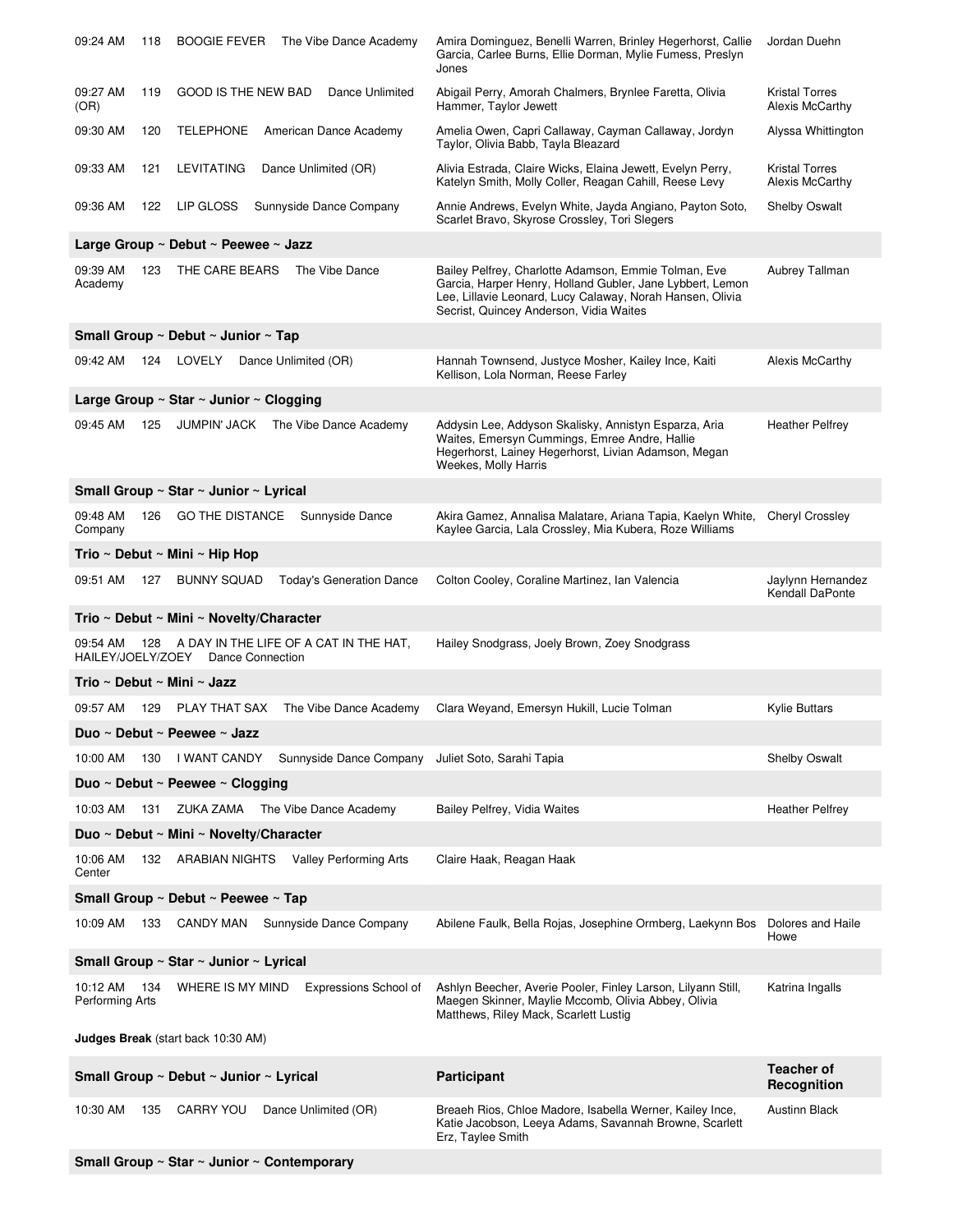| 10:33 AM<br>136                              | <b>STILL STANDING</b><br>The Vibe Dance Academy          | Addyson Skalisky, Aleigh Ochoa, Annistyn Esparza, Aria<br>Waites, Berkley Fitzgerald, Brooklyn Strom, Claire Calaway,<br>Emersyn Cummings, Molly Harris | <b>Brinley Harris</b>                                   |  |
|----------------------------------------------|----------------------------------------------------------|---------------------------------------------------------------------------------------------------------------------------------------------------------|---------------------------------------------------------|--|
| Solo ~ Debut ~ Mini ~ Jazz                   |                                                          |                                                                                                                                                         |                                                         |  |
| 10:36 AM<br>137                              | CIRCUS Expressions Dance Studio                          | Emma Yeates                                                                                                                                             | Rachelle VanDyke                                        |  |
| 10:39 AM<br>138                              | LET'S GROOVE Expressions Dance Studio                    | Kellie Pannek                                                                                                                                           | Rachelle VanDyke                                        |  |
| 10:42 AM<br>139                              | SNAP CLAP Expressions Dance Studio                       | Sophia Escure                                                                                                                                           | Valicia Valiani                                         |  |
| Solo ~ Star ~ Junior ~ Jazz                  |                                                          |                                                                                                                                                         |                                                         |  |
| 10:45 AM<br>140<br>School of Performing Arts | WORKIN' DAY AND NIGHT<br>Expressions                     | Maegen Skinner                                                                                                                                          | Trigger Weddle                                          |  |
| Solo ~ Star ~ Junior ~ Tap                   |                                                          |                                                                                                                                                         |                                                         |  |
|                                              | 10:48 AM 141 BEGGIN American Dance Academy               | Jomarri Torres                                                                                                                                          | Alyssa Whittington                                      |  |
|                                              | Solo ~ Debut ~ Mini ~ Novelty/Character                  |                                                                                                                                                         |                                                         |  |
| 10:51 AM                                     | 142 MAD HATTER Expressions Dance Studio                  | June Hobson                                                                                                                                             | Mari LeSure                                             |  |
|                                              | Solo ~ Star ~ Junior ~ Acro Dance                        |                                                                                                                                                         |                                                         |  |
| 10:54 AM 143<br>Performing Arts              | BREATHE AGAIN Expressions School of                      | Ashlyn Beecher                                                                                                                                          | Brenda Blankenship                                      |  |
| Solo ~ Star ~ Junior ~ Jazz                  |                                                          |                                                                                                                                                         |                                                         |  |
| 10:57 AM<br>School of Performing Arts        | 144 IT'S ABOUT THAT WALK<br>Expressions                  | Olivia Abbey                                                                                                                                            | <b>Trigger Weddle</b>                                   |  |
|                                              | Duo ~ Star ~ Junior ~ Novelty/Character                  |                                                                                                                                                         |                                                         |  |
| 11:00 AM<br>School of Performing Arts        | 145 PUT ON A HAPPY FACE Expressions                      | Averie Pooler, Maylie Mccomb                                                                                                                            | Joseph Lyons-Wolf                                       |  |
|                                              | Solo ~ Star ~ Junior ~ Contemporary                      |                                                                                                                                                         |                                                         |  |
| 11:03 AM<br>146<br>School of Performing Arts | PRIDE OF THE PEACOCK<br>Expressions                      | Maegen Skinner                                                                                                                                          | <b>Jess Switzer</b>                                     |  |
| Solo ~ Star ~ Mini ~ Jazz                    |                                                          |                                                                                                                                                         |                                                         |  |
| 11:06 AM 147<br>Performing Arts              | MAN ON THE MOON<br>Expressions School of Scarlett Lustig |                                                                                                                                                         | Katrina Ingalls                                         |  |
| Solo ~ Star ~ Junior ~ Jazz                  |                                                          |                                                                                                                                                         |                                                         |  |
| 11:09 AM                                     | <b>Dance Connection</b><br>148 HEY BIG SPENDER           | <b>Hailey Snodgrass</b>                                                                                                                                 |                                                         |  |
|                                              | Solo ~ Star ~ Junior ~ Contemporary                      |                                                                                                                                                         |                                                         |  |
| 11:12 AM<br>149                              | WICKED Expressions Dance Studio                          | Mia Lesure                                                                                                                                              | Mari LeSure                                             |  |
| Solo ~ Star ~ Junior ~ Lyrical               |                                                          |                                                                                                                                                         |                                                         |  |
| 11:15 AM<br>150                              | LITTLE GIRL<br><b>Expressions Dance Studio</b>           | Summer Hobson                                                                                                                                           | Valicia Valiani                                         |  |
| Solo ~ Star ~ Junior ~ Hip Hop               |                                                          |                                                                                                                                                         |                                                         |  |
| 151<br>11:18 AM                              | SPOOKY Expressions Dance Studio                          | Celeste Sligar                                                                                                                                          | Valicia Valiani                                         |  |
| Solo ~ Star ~ Junior ~ Lyrical               |                                                          |                                                                                                                                                         |                                                         |  |
| 11:21 AM                                     | 152 LOOK UP Expressions Dance Studio                     | <b>Riley Trent</b>                                                                                                                                      | Valicia Valiani                                         |  |
|                                              | Small Group ~ Debut ~ Mini ~ Jazz                        |                                                                                                                                                         |                                                         |  |
| 11:24 AM<br>153<br>of Performing Arts        | <b>MARDI GRAS MAMBO</b><br><b>Expressions School</b>     | Allie Garver, Hannah Scates, Juliet Switzer, Madison Martin,<br>Mckayla Price, Scarlett Mysse                                                           | <b>Jess Switzer</b>                                     |  |
|                                              | Small Group ~ Debut ~ Mini ~ Tap                         |                                                                                                                                                         |                                                         |  |
| 11:27 AM<br>154                              | <b>CUPS</b><br>American Dance Academy                    | Amelia Owen, Capri Callaway, Cayman Callaway, Jordyn<br>Taylor, Olivia Babb, Tayla Bleazard                                                             | Gina Williams,<br>Alyssa Whittington,<br>Jomarri Torres |  |
|                                              | Small Group ~ Star ~ Junior ~ Ballet/Pointe              |                                                                                                                                                         |                                                         |  |
| 11:30 AM<br>155<br>of Performing Arts        | DIA DE LOS MUERTOS<br><b>Expressions School</b>          | Ashlyn Beecher, Averie Pooler, Lilyann Still, Maegen Skinner,<br>Maylie Mccomb, Olivia Abbey, Olivia Matthews                                           | <b>Jess Switzer</b>                                     |  |
| Small Group ~ Debut ~ Mini ~ Tap             |                                                          |                                                                                                                                                         |                                                         |  |
| 11:33 AM<br>156<br>(OR)                      | PUTTIN' ON THE RITZ<br>Dance Unlimited                   | Abigail Perry, Emma Lenover, Evelyn Perry, Lola Gossett,<br>Olivia Hammer                                                                               | Alexis McCarthy                                         |  |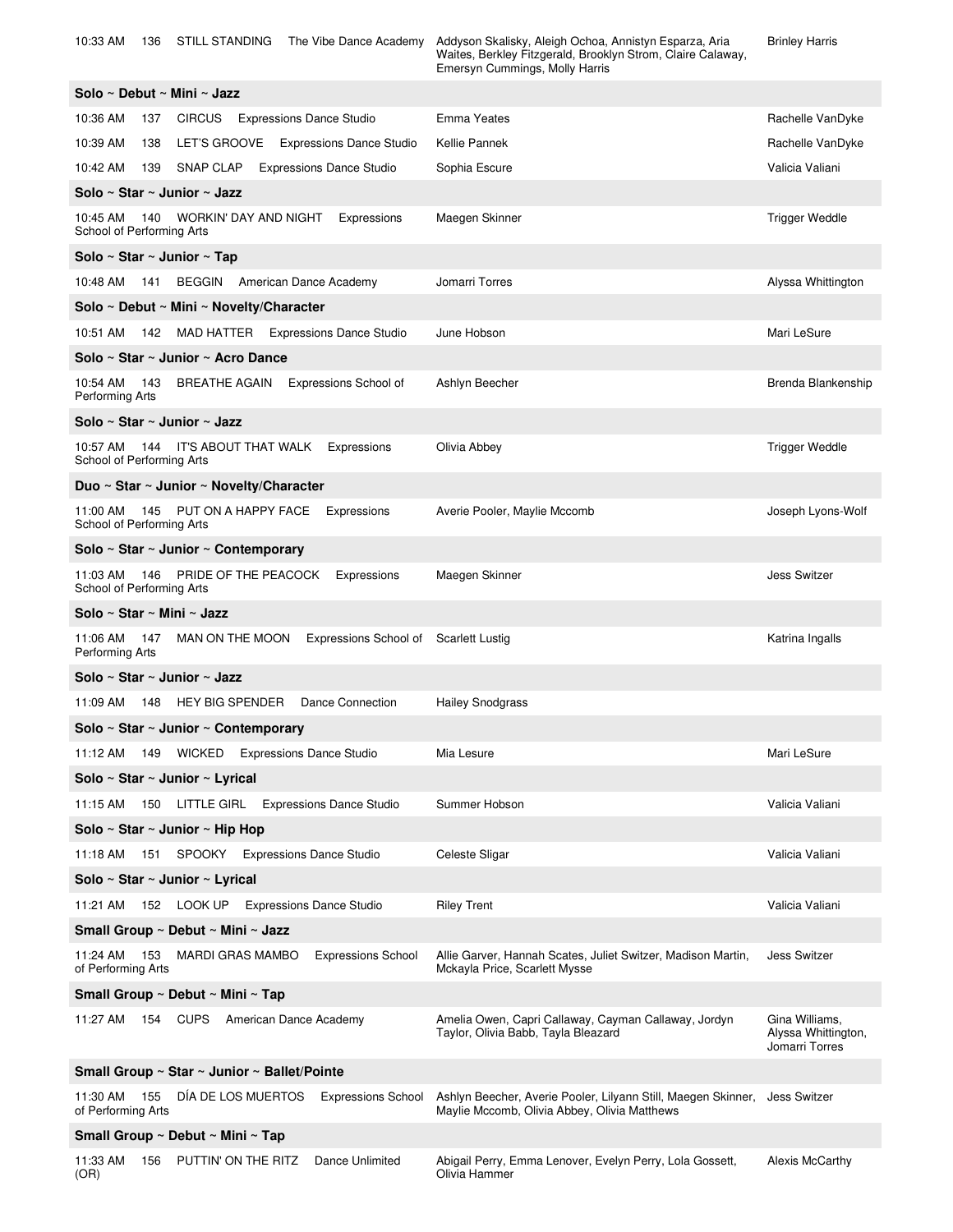| Small Group ~ Star ~ Mini ~ Clogging   |                                                        |                                                                                                                                                                                                                           |                                          |
|----------------------------------------|--------------------------------------------------------|---------------------------------------------------------------------------------------------------------------------------------------------------------------------------------------------------------------------------|------------------------------------------|
| 11:36 AM<br>157<br>Vibe Dance Academy  | THAT BOOGIE WOOGIE BUGLE BOY<br>The                    | Clara Weyand, Emersyn Hukill, Emma Taylor, Hailey Hart,<br>Lucie Tolman, Lydia Lybbert, Penelope Mathews, Vienna<br>Bergquist                                                                                             | <b>Heather Pelfrey</b>                   |
|                                        | Small Group ~ Debut ~ Mini ~ Hip Hop                   |                                                                                                                                                                                                                           |                                          |
| 11:39 AM<br>158<br>Dance Company       | MOVE YOUR FEET AND DANCE<br>Sunnyside                  | Adilynn Reyes, Ellie Stamschror, Evelyn White, Jayda<br>Angiano, Scarlet Bravo, Tori Slegers                                                                                                                              | <b>Yaritza Barrientes</b>                |
| 11:42 AM<br>159                        | LITTLE BIT<br>Dance Unlimited (OR)                     | Alivia Estrada, Amorah Chalmers, Iris Ngo, Lyric Faria,<br>Reagan Levy                                                                                                                                                    | <b>Kristal Torres</b><br>Alexis McCarthy |
|                                        | Small Group ~ Star ~ Junior ~ Jazz                     |                                                                                                                                                                                                                           |                                          |
| 11:45 AM<br>160<br>Academy             | The Vibe Dance<br>TURN UP THE HEAT                     | Addyson Skalisky, Aleigh Ochoa, Annistyn Esparza, Aria<br>Waites, Berkley Fitzgerald, Brooklyn Strom, Claire Calaway,<br>Emersyn Cummings, Molly Harris                                                                   | Mattie Lybbert                           |
|                                        | Small Group ~ Debut ~ Junior ~ Jazz                    |                                                                                                                                                                                                                           |                                          |
| 11:48 AM<br>161                        | THE BUSINESS<br>Dance Unlimited (OR)                   | Aubrey Sandoval, Breaeh Rios, Gissel Gonzalez, Isabella<br>Werner, Juliette Goyer-Rondon, Kailey Ince, Leeya Adams,<br><b>Reese Farley</b>                                                                                | <b>Kristal Torres</b><br>Alexis McCarthy |
|                                        | Small Group ~ Star ~ Junior ~ Jazz                     |                                                                                                                                                                                                                           |                                          |
| 11:51 AM<br>162<br>of Performing Arts  | LIGHT UP THE NIGHT<br><b>Expressions School</b>        | Ashlyn Beecher, Maegen Skinner, Olivia Abbey, Scarlett<br>Lustig                                                                                                                                                          | Brenda Blankenship                       |
|                                        | Small Group ~ Debut ~ Junior ~ Hip Hop                 |                                                                                                                                                                                                                           |                                          |
| 11:54 AM<br>163<br>Company             | LOOK AT ME NOW<br>Sunnyside Dance                      | Akira Gamez, Charlotte Poteet, Chase Newhouse, Kaylee<br>Garcia, Sophia Gallo, Zoe Crossley                                                                                                                               | <b>Yaritza Barrientes</b>                |
|                                        | Large Group $\sim$ Debut $\sim$ Peewee $\sim$ Clogging |                                                                                                                                                                                                                           |                                          |
| 11:57 AM<br>164<br>Dance Academy       | The Vibe<br>ROCKIN' AT THE JAILHOUSE                   | Bailey Pelfrey, Charlotte Adamson, Emmie Tolman, Eve<br>Garcia, Harper Henry, Holland Gubler, Jane Lybbert, Lemon<br>Lee, Lillavie Leonard, Lucy Calaway, Norah Hansen, Olivia<br>Secrist, Quincey Anderson, Vidia Waites | <b>Heather Pelfrey</b>                   |
|                                        | Duo ~ Debut ~ Mini ~ Ballet/Pointe                     |                                                                                                                                                                                                                           |                                          |
| 12:00 PM<br>165<br>Performing Arts     | <b>FOREST FAIRIES</b><br>Expressions School of         | Allie Garver, Riley Crane                                                                                                                                                                                                 | <b>Jess Switzer</b>                      |
|                                        | Duo ~ Debut ~ Mini ~ Hip Hop                           |                                                                                                                                                                                                                           |                                          |
| 12:03 PM<br>166<br>Performing Arts     | Expressions School of<br>BACKPACK                      | Ava Ross, Elionna Cornwell                                                                                                                                                                                                | Justie Latu                              |
| Duo ∼ Star ∼ Mini ∼ Jazz               |                                                        |                                                                                                                                                                                                                           |                                          |
| 12:06 PM<br>167<br>Connection          | ANYTHING YOU CAN DO<br>Dance                           | Hailey Snodgrass, Zoey Snodgrass                                                                                                                                                                                          |                                          |
|                                        | Small Group ~ Star ~ Mini ~ Contemporary               |                                                                                                                                                                                                                           |                                          |
| 12:09 PM<br>168<br>Academy             | <b>SCHOOL FRIENDS</b><br>The Vibe Dance                | Clara Weyand, Emersyn Hukill, Emma Taylor, Hailey Hart,<br>Lucie Tolman, Lydia Lybbert, Penelope Mathews, Vienna<br>Bergquist                                                                                             | <b>Kylie Buttars</b>                     |
|                                        | Small Group ~ Star ~ Junior ~ Hip Hop                  |                                                                                                                                                                                                                           |                                          |
| 12:12 PM<br>169<br>Performing Arts     | TIL YA LEGS HURT<br>Expressions School of              | Ashlyn Beecher, Jasmine Macsuga, Maegen Skinner, Maylie<br>Mccomb, Olivia Abbey, Rozlyn Norris, Sophie Matthews,<br>Zoey Serrano                                                                                          | Justie Latu                              |
| Small Group ~ Debut ~ Mini ~ Lyrical   |                                                        |                                                                                                                                                                                                                           |                                          |
| 12:15 PM<br>170                        | <b>BRIGHT</b><br>Dance Unlimited (OR)                  | Abigail Perry, Bailey Pankratz, Calleigh Colvin, Eleanor<br>Tompos, Ella Lougee, Megan Ellwanger, Taylor Jewett                                                                                                           | <b>Austinn Black</b>                     |
| Small Group ~ Debut ~ Junior ~ Hip Hop |                                                        |                                                                                                                                                                                                                           |                                          |
| 12:18 PM<br>171                        | INDUSTRY<br>Dance Unlimited (OR)                       | Adrian Garcia, Alina Dunagan, Breaeh Rios, Gissel<br>Gonzalez, Isabella Mejia Zuniga, Juliette Goyer-Rondon,<br>Kendyl Jentzsch, Sarah Thomas, Savannah Browne, Taylee<br>Smith                                           | <b>Kristal Torres</b><br>Alexis McCarthy |
| 12:21 PM<br>Academy                    | 172 START YOUR ENGINE The Vibe Dance                   | Annistyn Esparza, Aria Waites, Ashley Griffeth Griffeth,<br>Emersyn Cummings, Emilia Smith Smith, Lillliana Holst Holst,<br>Mckenzie Arbogast Arbogal                                                                     | Hayley Lawrence                          |
| Small Group ~ Debut ~ Mini ~ Hip Hop   |                                                        |                                                                                                                                                                                                                           |                                          |
| 12:24 PM<br>173<br>Performing Arts     | <b>ICE CREAM TRUCK</b><br>Expressions School of        | Allie Garver, Ava Ross, Elionna Cornwell, Hannah Scates,<br>Parker Hubiak, Riley Crane                                                                                                                                    | Justie Latu                              |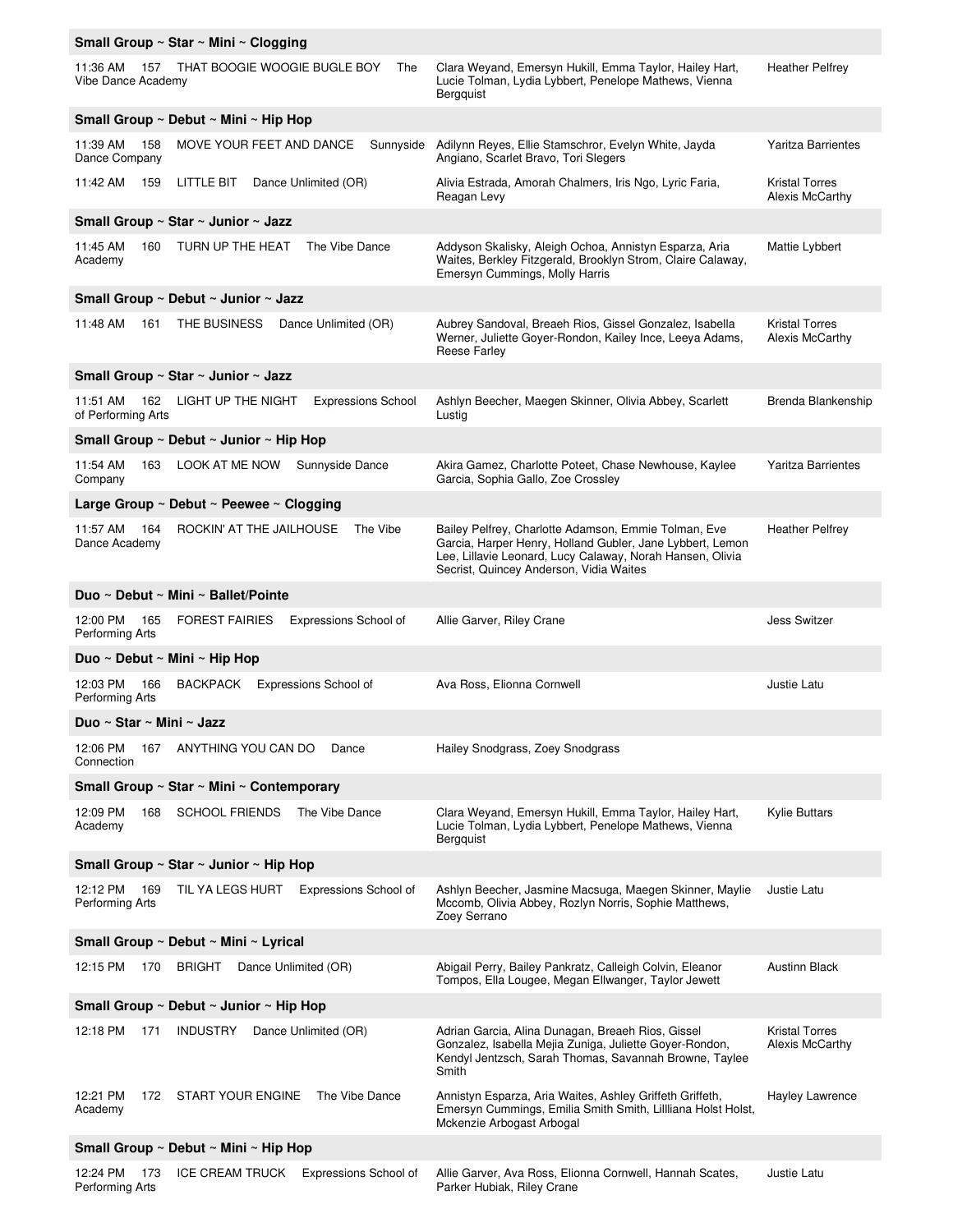|                                                        | Large Group ~ Debut ~ Mini ~ Lyrical                                          |                                                                                                                                                                                                                                                                                                                                              |                                          |  |
|--------------------------------------------------------|-------------------------------------------------------------------------------|----------------------------------------------------------------------------------------------------------------------------------------------------------------------------------------------------------------------------------------------------------------------------------------------------------------------------------------------|------------------------------------------|--|
| 12:27 PM                                               | 174<br>WILLOW<br>Dance Unlimited (OR)                                         | Alivia Estrada, Charlize Wilkins, Claire Wicks, Elaina Jewett,<br>Emeree Seewer, Evelyn Perry, Josie Ditchen, Kaiti Kellison,<br>Katelyn Smith, Kloie Gossett, Lilianna Castillo, Molly Coller,<br>Reagan Cahill, Reese Levy                                                                                                                 | <b>Austinn Black</b>                     |  |
|                                                        | Large Group $\sim$ Debut $\sim$ Junior $\sim$ Hip Hop                         |                                                                                                                                                                                                                                                                                                                                              |                                          |  |
| 12:30 PM<br>Academy                                    | THE SCHOOL GIRLS<br>The Vibe Dance<br>175                                     | Addyson Skalisky, Alanna Anderson Anderson, Ava Saythavy<br>Saythavy, Brielle Weyand Weyand, Brooklyn Nelson Nelson,<br>Callie Garcia, Clara Weyand, Danielle Trevino Trevino, Ellie<br>Dorman, Eva Barrow Barrow, Frankey Mendoza Mendoza,<br>Layla Waites, Lillian Strycker Strycker, Millie Stewart Stewart,<br>Natalia Cisneros Cisneros | Hayley Lawrence                          |  |
|                                                        | Large Group ~ Star ~ Junior ~ Jazz                                            |                                                                                                                                                                                                                                                                                                                                              |                                          |  |
| 12:33 PM<br>Performing Arts<br><b>Awards</b> (1:21 PM) | VIBEOLOGY<br>Expressions School of<br>176<br>Junior Jazz Dance Off (12:36 pm) | Ashlyn Beecher, Averie Pooler, Finley Larson, Maegen<br>Skinner, Maylie Mccomb, Olivia Abbey, Olivia Matthews,<br>Riley Mack, Scarlett Lustig, Sophie Matthews, Zoey Serrano                                                                                                                                                                 | <b>Trigger Weddle</b>                    |  |
| Meal $(2:01$ pm)                                       |                                                                               |                                                                                                                                                                                                                                                                                                                                              |                                          |  |
|                                                        | Small Group ~ Star ~ Teen ~ Hip Hop                                           | Participant                                                                                                                                                                                                                                                                                                                                  | <b>Teacher of</b><br>Recognition         |  |
| 02:31 PM                                               | <b>HOLIDAY INN</b><br>American Dance Academy<br>177                           | Abby Heldebrant, Alissa Baker, Amelia Owen, Amina Oliver,<br>Ashlynn Garcia, Jomarri Torres, Madelyn Noah, Olivia Owen                                                                                                                                                                                                                       | Alyssa Whittington                       |  |
|                                                        | Small Group ~ Elite Star ~ Teen ~ Contemporary                                |                                                                                                                                                                                                                                                                                                                                              |                                          |  |
| 02:34 PM                                               | 178<br>LOST<br>Expressions School of Performing Arts                          | Autumn Switzer, Demi Bauck, Jack Jillson, Moraya Stefani,<br>Noelle Murphy, Olivia Dunn, Trustina Burns                                                                                                                                                                                                                                      | Brenda Blankenship                       |  |
|                                                        | Small Group ~ Star ~ Teen ~ Jazz                                              |                                                                                                                                                                                                                                                                                                                                              |                                          |  |
| 02:37 PM                                               | NOBODY KNOWS<br>Dance Unlimited (OR)<br>179                                   | Anna Eckhardt, Emily Sharon, Jaelynn Wright, Mariah<br>Combe, Piper Snyder, Riley Campbell, Rylie Hurst, Tayler<br>Dickens, Taylor Gossett                                                                                                                                                                                                   | <b>Kristal Torres</b><br>Alexis McCarthy |  |
|                                                        | Small Group ~ Star ~ Teen ~ Lyrical                                           |                                                                                                                                                                                                                                                                                                                                              |                                          |  |
| 02:40 PM<br>Dance                                      | Bleker School of<br>180<br>CAUGHT IN THE REEDS                                | Alexis Hochberg, Brooke Jorgensen, Emilyna Wolfe, Faith<br>Price, Izzy Nielsen, Jaclyn Kalivas, Jeriah Frey, Lani Click,<br><b>Trynity Vangelder</b>                                                                                                                                                                                         | Peyton Scheller                          |  |
|                                                        | Large Group ~ Star ~ Teen ~ Contemporary                                      |                                                                                                                                                                                                                                                                                                                                              |                                          |  |
| 02:43 PM<br>Academy                                    | 181<br><b>CHANGE IS EVERYTHING</b><br>The Vibe Dance                          | Addalyn Walker, Addysin Lee, Aleeah Farrah, Aliana Mar,<br>Audrey Mathews, Ayla Thompson, Ella Kemp, Grace Orton,<br>Kinsley Tallman, Livian Adamson, Olive Hunter, Vivica<br>Frausto                                                                                                                                                        | Ali Deucher and<br>Jordan Duehn          |  |
|                                                        | Small Group ~ Star ~ Teen ~ Jazz                                              |                                                                                                                                                                                                                                                                                                                                              |                                          |  |
| 02:46 PM                                               | 181.5<br>ATTENTION<br>American Dance Academy                                  | Abby Heldebrant, Alissa Baker, Amina Oliver, Ashlynn<br>Garcia, Jomarri Torres, Madelyn Noah                                                                                                                                                                                                                                                 | Gina Williams,<br>Alyssa Whittington     |  |
|                                                        | Solo ~ Elite Star ~ Senior ~ Lyrical                                          |                                                                                                                                                                                                                                                                                                                                              |                                          |  |
| 02:49 PM<br>Performing Arts                            | WILDFLOWER<br>Expressions School of<br>182                                    | Charli Finch                                                                                                                                                                                                                                                                                                                                 | Katrina Ingalls                          |  |
| 02:52 PM                                               | The Vibe Dance Academy<br>183<br><b>BROKEN</b>                                | <b>Kylie Buttars</b>                                                                                                                                                                                                                                                                                                                         |                                          |  |
| Solo ~ Elite Star ~ Senior ~ Ballet/Pointe             |                                                                               |                                                                                                                                                                                                                                                                                                                                              |                                          |  |
| 02:55 PM<br>School of Performing Arts                  | 184<br><b>FAIRY DOLL VARIATION</b><br>Expressions                             | Abby Locke                                                                                                                                                                                                                                                                                                                                   | Brenda Blankenship                       |  |
|                                                        | Solo ~ Elite Star ~ Senior ~ Lyrical                                          |                                                                                                                                                                                                                                                                                                                                              |                                          |  |
| 02:58 PM<br>Academy                                    | I'D RATHER GO BLIND<br>The Vibe Dance<br>185                                  | Julia Smith                                                                                                                                                                                                                                                                                                                                  |                                          |  |
|                                                        | Small Group ~ Star ~ Teen ~ Tap                                               |                                                                                                                                                                                                                                                                                                                                              |                                          |  |
| 03:01 PM                                               | <b>BOOTY SWING</b><br>Sunnyside Dance Company<br>186                          | Addison Hester, Annalisa Malatare, Ashley Kubera, Kaelyn<br>White, Lala Crossley, Maximillian Mejia, Mia Kubera, Roze<br>Williams                                                                                                                                                                                                            | Shelby Oswalt                            |  |
| 03:04 PM                                               | A LITTLE PARTY<br>The Vibe Dance Academy<br>187                               | Antajha Levert, Aubrey Tallman, Jomarri Torrez, Kamdyn<br>Padilla, Morgan Strege                                                                                                                                                                                                                                                             | <b>Courtney Price</b>                    |  |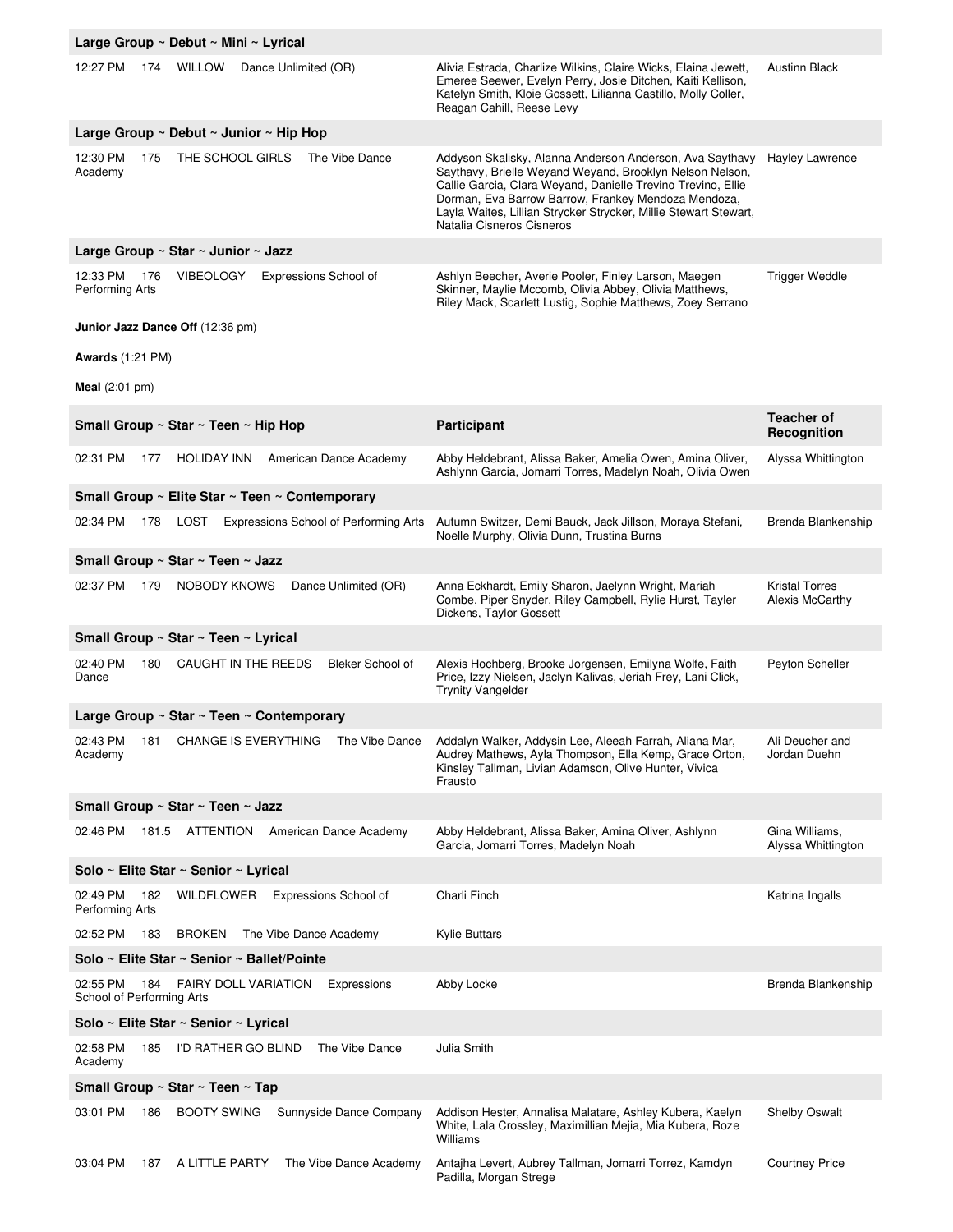|                                    | Small Group ~ Elite Star ~ Teen ~ Jazz              |                                                                                                                                                                                               |                                          |  |
|------------------------------------|-----------------------------------------------------|-----------------------------------------------------------------------------------------------------------------------------------------------------------------------------------------------|------------------------------------------|--|
| 03:07 PM 189<br>Performing Arts    | LITTLE GREEN BAG<br>Expressions School of           | Autumn Switzer, Demi Bauck, Jack Jillson, Moraya Stefani,<br>Olivia Dunn                                                                                                                      | Jasmine Inman                            |  |
|                                    | Duo ~ Elite Star ~ Senior ~ Hip Hop                 |                                                                                                                                                                                               |                                          |  |
| 190<br>03:10 PM<br>Performing Arts | I GET CRAZY<br>Expressions School of                | Claire Kelley, Lilly Byers                                                                                                                                                                    | Justie Latu                              |  |
| Duo ~ Star ~ Senior ~ Lyrical      |                                                     |                                                                                                                                                                                               |                                          |  |
| 03:13 PM<br>191<br>School of Dance | WE ARE GOING TO BE FRIENDS<br>Bleker                | Megan Miya, Victoria Layden                                                                                                                                                                   | Peyton Scheller                          |  |
|                                    | Duo ~ Elite Star ~ Senior ~ Jazz                    |                                                                                                                                                                                               |                                          |  |
| 03:16 PM<br>192<br>Performing Arts | <b>BODY LANGUAGE</b><br>Expressions School of       | Kendall Hanson, Reese Weddle                                                                                                                                                                  | <b>Trigger Weddle</b>                    |  |
|                                    | 03:19 PM 193 BEST LIFE Today's Generation Dance     | Amelya Wallace, Lori Garza                                                                                                                                                                    | Jaylynn Hernandez                        |  |
| Duo ~ Star ~ Senior ~ Lyrical      |                                                     |                                                                                                                                                                                               |                                          |  |
| 03:22 PM 194 IF I DIE YOUNG        |                                                     | Sunnyside Dance Company Addison Hester, Emily Maarhuis                                                                                                                                        | Cheryl Crossley                          |  |
| Duo ~ Star ~ Senior ~ Clogging     |                                                     |                                                                                                                                                                                               |                                          |  |
| 03:25 PM                           | 195 BOM BOM Sunnyside Dance Company                 | Breana Mejia, Riley Howe                                                                                                                                                                      | Cheryl Crossley                          |  |
|                                    | Duo ~ Elite Star ~ Senior ~ Contemporary            |                                                                                                                                                                                               |                                          |  |
| 03:28 PM<br>196                    | NEON LIGHTS The Vibe Dance Academy                  | Kamdyn Padilla, Kylie Buttars                                                                                                                                                                 |                                          |  |
|                                    | Duo ~ Star ~ Senior ~ Novelty/Character             |                                                                                                                                                                                               |                                          |  |
| 03:31 PM                           | 197 FRIENDSHIP<br><b>Bleker School of Dance</b>     | Maddie Vanhoff, Mairin Mcdonald                                                                                                                                                               | Peyton Scheller                          |  |
|                                    | Small Group ~ Elite Star ~ Teen ~ Ballet/Pointe     |                                                                                                                                                                                               |                                          |  |
| 03:34 PM<br>198<br>Performing Arts | IN THE GARDEN Expressions School of                 | Abby Locke, Autumn Switzer, Demi Bauck, Noelle Murphy,<br>Olivia Dunn                                                                                                                         | Katrina Ingalls                          |  |
|                                    | Small Group ~ Debut ~ Teen ~ Hip Hop                |                                                                                                                                                                                               |                                          |  |
| 03:37 PM                           | 199 FIREBALL The Vibe Dance Academy                 | Addisyn Davis, Aleeah Farrah, Aubrey Amaro, Grace<br>Strycker, Halle Lewis, Kiara Hernandez, Maribel Sanchez                                                                                  | Hayley Lawrence                          |  |
|                                    | Small Group ~ Star ~ Teen ~ Hip Hop                 |                                                                                                                                                                                               |                                          |  |
| 03:40 PM<br>200                    | ALL I DO IS WIN<br>Dance Unlimited (OR)             | Analisa Valdez, Anna Eckhardt, Citalya Ozuna, Jaelynn<br>Wright, Mariah Combe, Piper Snyder, Riley Campbell,<br><b>Whitney Malmberg</b>                                                       | <b>Kristal Torres</b><br>Alexis McCarthy |  |
|                                    | Small Group $\sim$ Star $\sim$ Teen $\sim$ Clogging |                                                                                                                                                                                               |                                          |  |
| 03:43 PM<br>201                    | Sunnyside Dance Company<br>AMERICANO                | Addison Hester, Emma Poteet, Kaelyn White, Lala Crossley,<br>Maximillian Mejia, Roze Williams                                                                                                 | Cheryl.Crossley                          |  |
|                                    | Small Group ~ Star ~ Teen ~ Variety                 |                                                                                                                                                                                               |                                          |  |
| 03:46 PM<br>202<br>Academy         | EVERY 15 MINUTES<br>American Dance                  | Abby Heldebrant, Alissa Baker, Amina Oliver, Ashlynn<br>Garcia, Jomarri Torres, Madelyn Noah                                                                                                  | Alyssa Whittington                       |  |
|                                    | Large Group ~ Debut ~ Teen ~ Jazz                   |                                                                                                                                                                                               |                                          |  |
| 03:49 PM<br>203                    | <b>NICE THINGS</b><br>The Vibe Dance Academy        | Abagail Haws, Adelyn Allred, Aerie Adamson, Alina Bleazard,<br>Brooklyn Breier, Ellyse Hernandez, Emma Boles, Hannah<br>Burris, Nora Wilson, Savannah Henry, Sophia Neill, Vivian<br>Fielding | <b>Courtney Price</b>                    |  |
|                                    | Solo ~ Star ~ Senior ~ Contemporary                 |                                                                                                                                                                                               |                                          |  |
| 03:52 PM<br>204                    | PRAYING Dance Unlimited (OR)                        | <b>Emily Sharon</b>                                                                                                                                                                           | <b>Kristal Torres</b>                    |  |
| Solo ~ Star ~ Senior ~ Jazz        |                                                     |                                                                                                                                                                                               |                                          |  |
| 03:55 PM<br>205                    | Sunnyside Dance Company<br>WOMANIZER                | <b>Riley Howe</b>                                                                                                                                                                             | Kinsey Driesen                           |  |
|                                    | Solo ~ Star ~ Senior ~ Contemporary                 |                                                                                                                                                                                               |                                          |  |
| 03:58 PM<br>206                    | WHO YOU ARE<br>Dance Unlimited (OR)                 | <b>Whitney Malmberg</b>                                                                                                                                                                       | <b>Kristal Torres</b>                    |  |
| 04:01 PM<br>207                    | TO DIE FOR<br>Dance Unlimited (OR)                  | <b>Rylie Hurst</b>                                                                                                                                                                            | <b>Kristal Torres</b>                    |  |
| 04:04 PM<br>208<br>Center          | Valley Performing Arts<br>MAKE IT RAIN              | Elsie Moyer                                                                                                                                                                                   |                                          |  |
| 04:07 PM<br>209                    | Dance Unlimited (OR)<br>LAY IT ON ME                | Anna Eckhardt                                                                                                                                                                                 | <b>Kristal Torres</b>                    |  |
|                                    | Solo ~ Debut ~ Senior ~ Contemporary                |                                                                                                                                                                                               |                                          |  |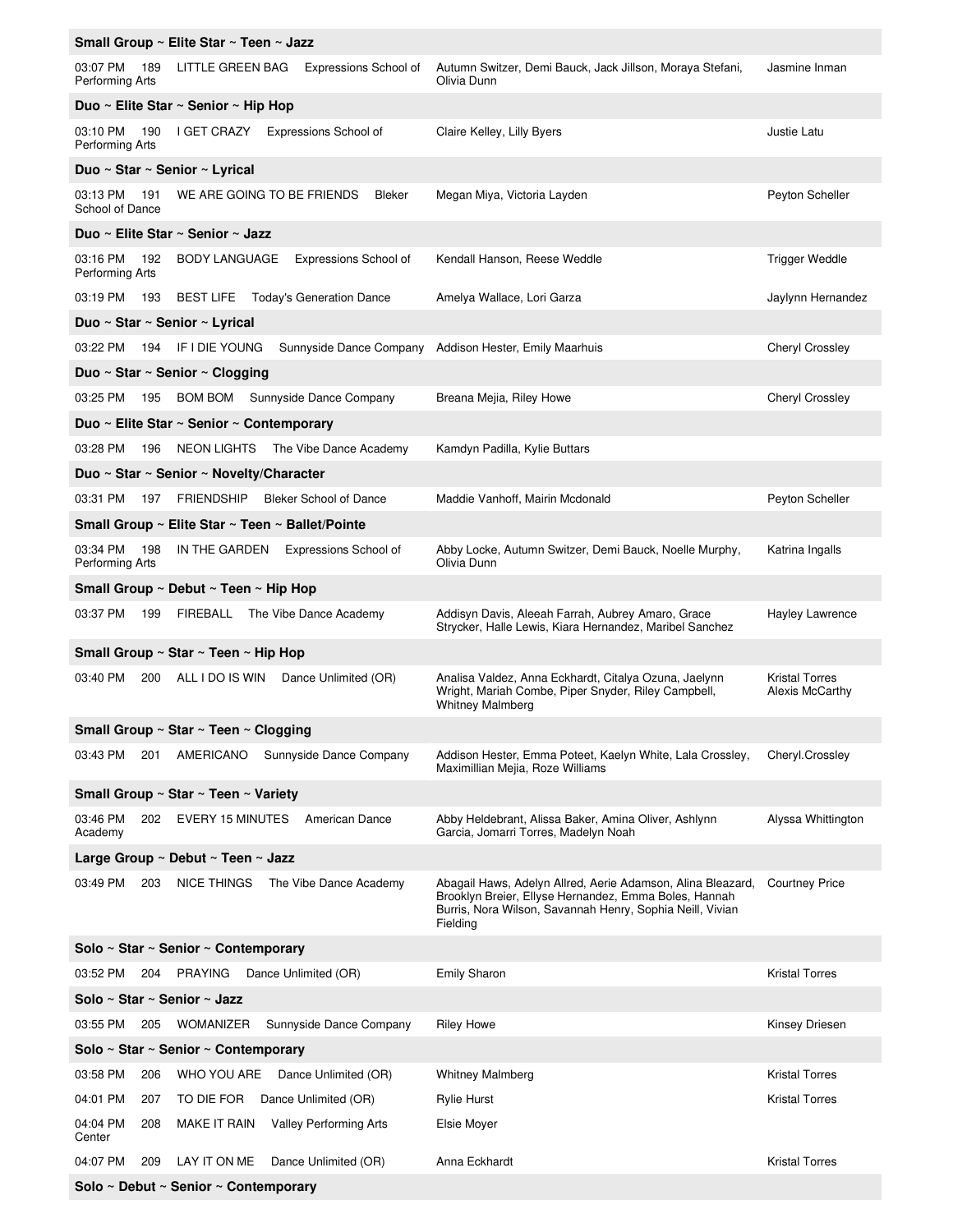| 04:10 PM<br>210<br>WHO CARES American Dance Academy                                     | Christina Lansing                                                                                                                                                                                                                                                              | Alyssa Whittington                   |
|-----------------------------------------------------------------------------------------|--------------------------------------------------------------------------------------------------------------------------------------------------------------------------------------------------------------------------------------------------------------------------------|--------------------------------------|
| Solo ~ Elite Star ~ Senior ~ Jazz                                                       |                                                                                                                                                                                                                                                                                |                                      |
| 04:13 PM 211 WILD<br><b>Today's Generation Dance</b>                                    | Lori Garza                                                                                                                                                                                                                                                                     | Jaylynn Hernandez                    |
| Large Group $\sim$ Star $\sim$ Teen $\sim$ Hip Hop                                      |                                                                                                                                                                                                                                                                                |                                      |
| 04:16 PM 212 10K<br><b>Bleker School of Dance</b>                                       | Addy Hinnenkamp, Alexis Hochberg, Brooke Jorgensen,<br>Emilyna Wolfe, Emmerson Myhre, Faith Price, Izzy Nielsen,<br>Jaclyn Kalivas, Jeriah Frey, Lani Click, Maddie Vanhoff,<br>Mairin Mcdonald, Marien Darling, Megan Morrison, Morgan<br>Barto, Nicole Hildahl, Rhema Seaman | Peyton Scheller                      |
| Large Group ~ Star ~ Teen ~ Jazz                                                        |                                                                                                                                                                                                                                                                                |                                      |
| 04:19 PM<br>213<br><b>RUN</b><br>The Vibe Dance Academy                                 | Addalyn Walker, Addysin Lee, Aleeah Farrah, Aliana Mar,<br>Audrey Mathews, Ayla Thompson, Ella Kemp, Grace Orton,<br>Kinsley Tallman, Livian Adamson, Olive Hunter, Vivica<br>Frausto                                                                                          | Danielle Andre and<br>Mattie Lybbert |
| Large Group ~ Star ~ Teen ~ Contemporary                                                |                                                                                                                                                                                                                                                                                |                                      |
| 04:22 PM<br>214 FIRE MEETS FATE Dance Unlimited (OR)                                    | Alexa Murphy, Emily Sharon, Jaelynn Wright, Madi<br>Stackhouse, Mariah Combe, Morgyn Murray, Piper Snyder,<br>Riley Campbell, Rylie Hurst, Saylor Boston, Tayler Dickens,<br>Taylor Gossett, Whitney Malmberg                                                                  | <b>Austinn Black</b>                 |
| Small Group ~ Star ~ Adult ~ Clogging                                                   |                                                                                                                                                                                                                                                                                |                                      |
| 04:25 PM 215 HAND CLAP<br>Dance Connection                                              | Beth Booth, Danielle Rothwell, Destiny Humphreys, Diane<br>Call, Gina Keeney, Kerry Kiddy, Mandy Wilson, Missy Wilson                                                                                                                                                          | <b>Wendy Robbins</b>                 |
| Small Group ~ Debut ~ Teen ~ Contemporary                                               |                                                                                                                                                                                                                                                                                |                                      |
| 04:28 PM<br>216 GHOST TOWN American Dance Academy                                       | Abby Heldebrant, Amelia Owen, Amina Oliver, Christina<br>Lansing, Isabella Chavez, Jomarri Torres, Olivia Owen,<br>Rebekah Lansing                                                                                                                                             | Alyssa Whittington                   |
| Solo ~ Star ~ Senior ~ Lyrical                                                          |                                                                                                                                                                                                                                                                                |                                      |
| The Vibe Dance<br>04:31 PM<br>217<br>LOST FOR WORDS<br>Academy                          | Natalie Newton                                                                                                                                                                                                                                                                 | Jordan Duehn                         |
| 04:34 PM<br>BELIEVE Sunnyside Dance Company<br>218                                      | Natalia Campos                                                                                                                                                                                                                                                                 | Kinsey Driesen                       |
| 04:37 PM<br>219<br>WELCOME HOME Valley Performing Arts<br>Center                        | Elsie Moyer                                                                                                                                                                                                                                                                    | Erin Martin                          |
| Trio ~ Elite Star ~ Teen ~ Contemporary                                                 |                                                                                                                                                                                                                                                                                |                                      |
| 04:40 PM<br>READY, AIM, FIRE<br>Expressions School of<br>220<br>Performing Arts         | Autumn Switzer, Demi Bauck, Olivia Dunn                                                                                                                                                                                                                                        | <b>Jess Switzer</b>                  |
| Solo ~ Star ~ Senior ~ Hip Hop                                                          |                                                                                                                                                                                                                                                                                |                                      |
| 04:43 PM<br>221<br>LOVE ON THE BRAIN<br><b>Expressions School</b><br>of Performing Arts | <b>Lilly Byers</b>                                                                                                                                                                                                                                                             | Justie Latu                          |
| Solo ~ Star ~ Senior ~ Variety                                                          |                                                                                                                                                                                                                                                                                |                                      |
| 04:46 PM<br><b>MEDICINE</b><br>American Dance Academy<br>222                            | Alissa Baker                                                                                                                                                                                                                                                                   | Alyssa Whittington                   |
| 04:49 PM<br>I RAN<br>Dance Unlimited (OR)<br>223                                        | Jaelynn Wright                                                                                                                                                                                                                                                                 | <b>Austinn Black</b>                 |
| Solo ~ Star ~ Senior ~ Tap                                                              |                                                                                                                                                                                                                                                                                |                                      |
| 04:52 PM<br><b>BLUE BLUE BLUE</b><br>Dance Unlimited (OR)<br>224                        | <b>Rylie Hurst</b>                                                                                                                                                                                                                                                             | Jackie Peterson                      |
| 04:55 PM<br>Sunnyside Dance Company<br>225<br>POSIN'                                    | Breana Mejia                                                                                                                                                                                                                                                                   |                                      |
| 04:58 PM<br>LEVITATING Sunnyside Dance Company<br>226                                   | Natalia Campos                                                                                                                                                                                                                                                                 | <b>Shelby Crossley</b>               |
| Small Group ~ Elite Star ~ Teen ~ Variety                                               |                                                                                                                                                                                                                                                                                |                                      |
| 05:01 PM<br>SMOKE AND MIRRORS<br><b>Expressions School</b><br>227<br>of Performing Arts | Autumn Switzer, Demi Bauck, Jack Jillson, Moraya Stefani,<br>Olivia Dunn, Trustina Burns                                                                                                                                                                                       | <b>Jess Switzer</b>                  |
| Solo ~ Star ~ Senior ~ Lyrical                                                          |                                                                                                                                                                                                                                                                                |                                      |
| 05:04 PM<br>Dance Unlimited<br>228<br>ANGEL BY THE WINGS<br>(OR)                        | Piper Snyder                                                                                                                                                                                                                                                                   | <b>Austinn Black</b>                 |
| Trio ~ Star ~ Teen ~ Hip Hop                                                            |                                                                                                                                                                                                                                                                                |                                      |
| 05:07 PM<br>229<br><b>FAJITAS HAVE DA MONEY</b><br>American<br>Dance Academy            | Abby Heldebrant, Amina Oliver, Madelyn Noah                                                                                                                                                                                                                                    | Alyssa Whittington                   |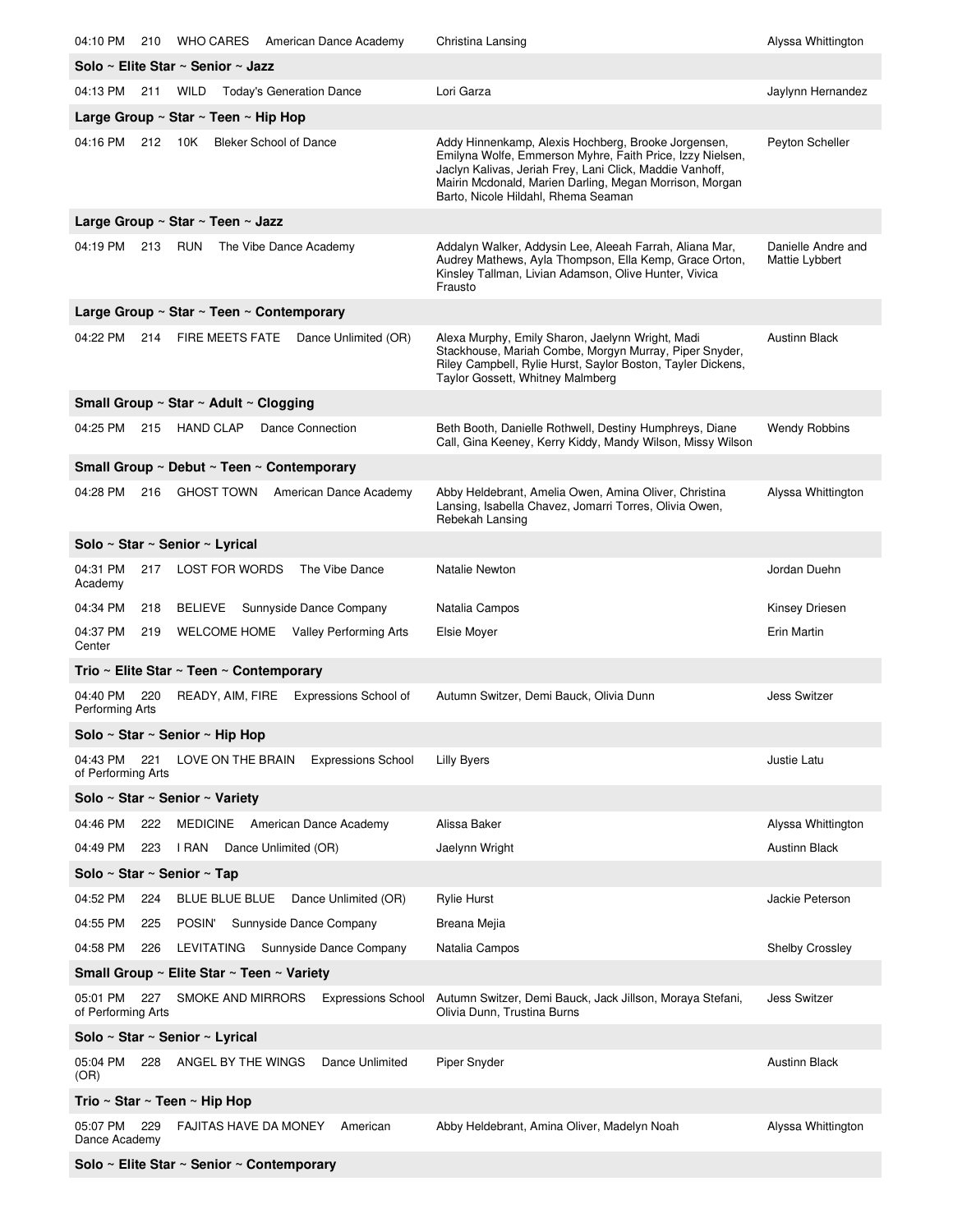| 05:10 PM<br>Performing Arts    | 230 | <b>CHEERS DARLIN</b><br>Expressions School of      | Kendall Hanson                                                                                                                                                | Jasmine Inman                       |
|--------------------------------|-----|----------------------------------------------------|---------------------------------------------------------------------------------------------------------------------------------------------------------------|-------------------------------------|
| 05:13 PM<br>Performing Arts    | 231 | <b>PSYCHOTIC GIRL</b><br>Expressions School of     | Olivia Kraack                                                                                                                                                 | Jasmine Inman                       |
| 05:16 PM                       | 232 | The Vibe Dance Academy<br><b>JEALOUSY</b>          | Kamdyn Padilla                                                                                                                                                |                                     |
| 05:19 PM                       | 233 | <b>GEISHA</b><br>The Vibe Dance Academy            | Jordan Franklin                                                                                                                                               |                                     |
| 05:22 PM<br>Arts               | 234 | <b>VALERIE</b><br>Expressions School of Performing | Reese Weddle                                                                                                                                                  | <b>Jess Switzer</b>                 |
| 05:25 PM<br>Academy            | 235 | <b>HOW MANY TIMES</b><br>The Vibe Dance            | Antajha Levert                                                                                                                                                |                                     |
| 05:28 PM<br>Performing Arts    | 236 | <b>INCOMPLETE</b><br><b>Expressions School of</b>  | Aubrey Irons                                                                                                                                                  | Justie Latu                         |
|                                |     | <b>Judges Break</b> (start back 05:46 PM)          |                                                                                                                                                               |                                     |
|                                |     | Small Group ~ Debut ~ Teen ~ Contemporary          | <b>Participant</b>                                                                                                                                            | <b>Teacher of</b><br>Recognition    |
| 05:46 PM                       | 237 | <b>LOVE MYSELF</b><br>American Dance Academy       | Abby Heldebrant, Alissa Baker, Amelia Owen, Amina Oliver,<br>Ashlynn Garcia, Christina Lansing, Jomarri Torres, Madelyn<br>Noah, Olivia Owen, Rebekah Lansing | Alyssa Whittington                  |
|                                |     | Duo ~ Star ~ Teen ~ Lyrical                        |                                                                                                                                                               |                                     |
| 05:49 PM                       | 238 | <b>BANG BANG</b><br>The Vibe Dance Academy         | Chloe Bates, Jadyn Ball                                                                                                                                       |                                     |
|                                |     | Duo ~ Star ~ Teen ~ Clogging                       |                                                                                                                                                               |                                     |
| 05:52 PM 239                   |     | SAX Sunnyside Dance Company                        | Addison Hester, Kaelyn White                                                                                                                                  | <b>Cheryl Crossley</b>              |
| Duo ~ Star ~ Teen ~ Tap        |     |                                                    |                                                                                                                                                               |                                     |
| 05:55 PM                       | 240 | Sunnyside Dance Company<br>COUNT ON ME             | Breana Mejia, Maximillian Mejia                                                                                                                               |                                     |
|                                |     | Duo ~ Star ~ Teen ~ Hip Hop                        |                                                                                                                                                               |                                     |
| 05:58 PM<br>Connection         | 241 | MIC DROP, BELLA/GRACE<br>Dance                     | Bella Ramos, Grace Daily                                                                                                                                      |                                     |
|                                |     |                                                    |                                                                                                                                                               |                                     |
| 06:01 PM<br>Performing Arts    | 242 | STRANGER THINGS<br>Expressions School of           | Jack Jillson, Rozlyn Norris                                                                                                                                   | Justie Latu                         |
| 06:04 PM                       | 243 | 1 TO THE 2 Dance Unlimited (OR)                    | Analisa Valdez, Riley Campbell                                                                                                                                | <b>Kristal Torres</b>               |
|                                |     | Solo ~ Star ~ Teen ~ Lyrical                       |                                                                                                                                                               |                                     |
| 06:07 PM                       | 244 | LOST BOY<br>Dance Connection                       | Rayna Schmelzer                                                                                                                                               |                                     |
|                                |     | Solo ~ Star ~ Teen ~ Variety                       |                                                                                                                                                               |                                     |
| 06:10 PM<br>Academy            | 245 | HAPPIER THAN EVER<br>American Dance                | Amina Oliver                                                                                                                                                  | Alyssa Whittington                  |
|                                |     | Solo ~ Debut ~ Teen ~ Lyrical                      |                                                                                                                                                               |                                     |
| 06:13 PM<br>Academy            | 246 | THE MOMENT I KNEW<br>The Vibe Dance                | Abagail Haws                                                                                                                                                  | <b>Courtney Price</b>               |
|                                |     | Solo ~ Debut ~ Teen ~ Novelty/Character            |                                                                                                                                                               |                                     |
| 06:16 PM<br><b>Arts Center</b> | 247 | I ENJOY BEING A GIRL Valley Performing             | Ada Moyer                                                                                                                                                     |                                     |
|                                |     | Small Group ~ Elite Star ~ Senior ~ Contemporary   |                                                                                                                                                               |                                     |
| 06:19 PM                       | 248 | <b>DIVINE</b><br>The Vibe Dance Academy            | Antajha Levert, Aubrey Tallman, Chloe Bates, Jadyn Ball,<br>Jordan Franklin, Julia Smith, Kamdyn Padilla, Kylie Buttars,<br>Morgan Strege, Natalie Newton     | Caleb Brauner and<br>Carly Lawrence |
| 06:22 PM<br>of Performing Arts | 249 | TIME OF THE SEASON<br><b>Expressions School</b>    | Aubrey Irons, Charli Finch, Claire Kelley, Kendall Hanson,<br>Olivia Kraack, Reese Weddle, Scotlyn Mcgowan                                                    | Jasmine Inman                       |
|                                |     | Small Group ~ Star ~ Senior ~ Lyrical              |                                                                                                                                                               |                                     |
| 06:25 PM                       | 250 | <b>Bleker School of Dance</b><br>THE ANCHOR        | Addy Hinnenkamp, Maddie Vanhoff, Mairin Mcdonald, Marien<br>Darling, Megan Miya, Megan Morrison, Nicole Hildahl,<br>Victoria Layden                           | Peyton Scheller                     |
| 06:28 PM                       | 251 | HO HEY<br>Sunnyside Dance Company                  | Addison Hester, Ashley Kubera, Breana Mejia, Emily<br>Maarhuis, Natalia Campos, Riley Howe                                                                    | <b>Cheryl Crossley</b>              |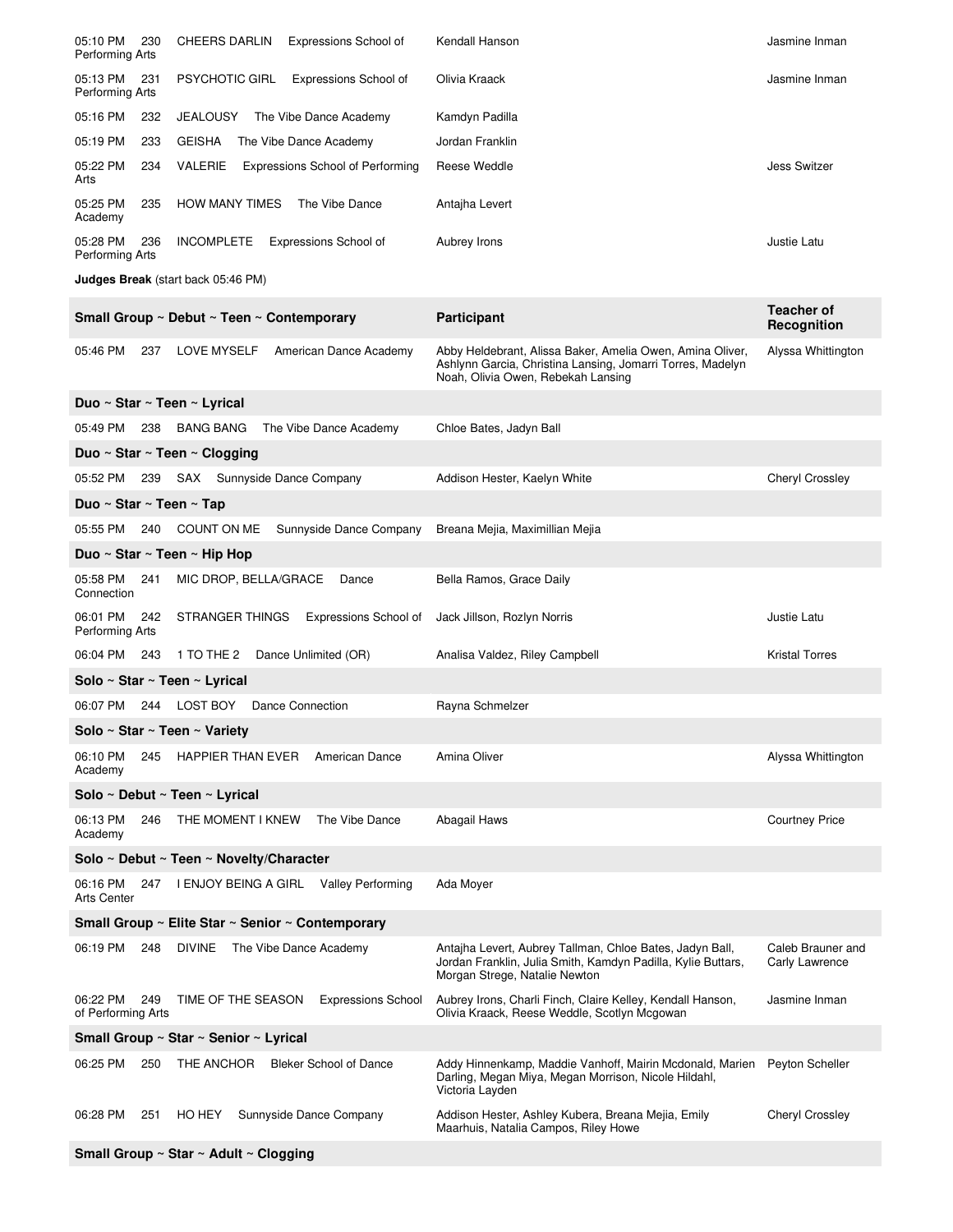| 06:31 PM<br>CALLING BATON ROUGE<br>252<br>Dance<br>Connection                                | Beth Booth, Danielle Rothwell, Diane Call, Kerry Kiddy,<br>Mandy Wilson, Marene Luckey, Missy Wilson, Sharon<br>Harmon                                                                                                          | Wendy Robbins                           |  |  |
|----------------------------------------------------------------------------------------------|---------------------------------------------------------------------------------------------------------------------------------------------------------------------------------------------------------------------------------|-----------------------------------------|--|--|
| Solo ~ Star ~ Teen ~ Variety                                                                 |                                                                                                                                                                                                                                 |                                         |  |  |
| 06:34 PM<br>253 XANNY American Dance Academy                                                 | Abby Heldebrant                                                                                                                                                                                                                 | Alyssa Whittington                      |  |  |
| Solo ~ Star ~ Teen ~ Contemporary                                                            |                                                                                                                                                                                                                                 |                                         |  |  |
| 06:37 PM<br>254<br>RUN, CRIED, CRAWLING<br>Expressions<br>School of Performing Arts          | Olivia Dunn                                                                                                                                                                                                                     | Jasmine Inman                           |  |  |
| 06:40 PM<br>THE BEGINNING OF THE END<br>255<br>Dance<br>Unlimited (OR)                       | Morgyn Murray                                                                                                                                                                                                                   | <b>Austinn Black</b>                    |  |  |
| 06:43 PM<br>WORK SONG Dance Unlimited (OR)<br>256                                            | Madi Stackhouse                                                                                                                                                                                                                 | <b>Austinn Black</b>                    |  |  |
| 06:46 PM<br>LEAVE A LIGHT ON Dance Unlimited (OR)<br>257                                     | <b>Riley Campbell</b>                                                                                                                                                                                                           | <b>Austinn Black</b>                    |  |  |
| Solo ~ Star ~ Teen ~ Lyrical                                                                 |                                                                                                                                                                                                                                 |                                         |  |  |
| 06:49 PM<br>260 STORM Bleker School of Dance                                                 | Megan Morrison                                                                                                                                                                                                                  | Peyton Scheller                         |  |  |
| Solo ~ Star ~ Teen ~ Ballet/Pointe                                                           |                                                                                                                                                                                                                                 |                                         |  |  |
| APRÈS UN RÊVE-AFTER THE<br>06:52 PM<br>261<br>Expressions School of Performing Arts<br>DREAM | <b>Olivia Matthews</b>                                                                                                                                                                                                          | <b>Jess Switzer</b>                     |  |  |
| Duo ~ Elite Star ~ Senior ~ Tap                                                              |                                                                                                                                                                                                                                 |                                         |  |  |
| 262 CRIMINAL CONFESSIONS<br>06:55 PM<br>Expressions<br>School of Performing Arts             | Kendall Hanson, Reese Weddle                                                                                                                                                                                                    | Lauren Reynolds                         |  |  |
| Trio ~ Star ~ Senior ~ Hip Hop                                                               |                                                                                                                                                                                                                                 |                                         |  |  |
| 06:58 PM<br>263 CALOR Sunnyside Dance Company                                                | Breana Mejia, Natalia Campos, Riley Howe                                                                                                                                                                                        | <b>Yaritza Barrientes</b>               |  |  |
| Trio ~ Elite Star ~ Senior ~ Variety                                                         |                                                                                                                                                                                                                                 |                                         |  |  |
| 07:01 PM<br>THE PASO DOBLE<br>264<br>Expressions School of<br>Performing Arts                | Aubrey Irons, Charli Finch, Olivia Kraack                                                                                                                                                                                       | Brenda Blankenship                      |  |  |
| Solo ~ Star ~ Teen ~ Contemporary                                                            |                                                                                                                                                                                                                                 |                                         |  |  |
| 07:04 PM<br>264.5 LEAVE A LIGHT ON<br>The Vibe Dance<br>Academy                              | Morgan Strege                                                                                                                                                                                                                   |                                         |  |  |
| Solo ~ Star ~ Teen ~ Jazz                                                                    |                                                                                                                                                                                                                                 |                                         |  |  |
| 07:07 PM<br>TRENDSETTER<br>Dance Unlimited (OR)<br>265                                       | <b>Riley Campbell</b>                                                                                                                                                                                                           | <b>Kristal Torres</b>                   |  |  |
| 07:10 PM<br>SURVIVOR Expressions Dance Studio<br>266                                         | Reagan Jamison                                                                                                                                                                                                                  | Valicia Valiani                         |  |  |
| Solo ~ Elite Star ~ Teen ~ Jazz                                                              |                                                                                                                                                                                                                                 |                                         |  |  |
| 07:13 PM<br>CHOKE Infinity Dance Company<br>267                                              | Jensen Brittyn                                                                                                                                                                                                                  | Christie Peetoom                        |  |  |
| Solo ~ Star ~ Teen ~ Tap                                                                     |                                                                                                                                                                                                                                 |                                         |  |  |
| 07:16 PM<br>268<br><b>KEEP THE BEAT</b><br>Sunnyside Dance<br>Company                        | Maximillian Mejia                                                                                                                                                                                                               | Cheryl Crossley                         |  |  |
| 07:19 PM<br>SING SING SING<br>Dance Unlimited (OR)<br>269                                    | Sofia Rivera                                                                                                                                                                                                                    | Jackie Peterson                         |  |  |
| 07:22 PM<br>270<br>MR. PINSTRIPE SUIT Dance Unlimited (OR)                                   | <b>Tayler Dickens</b>                                                                                                                                                                                                           | Jackie Peterson                         |  |  |
| Small Group ~ Elite Star ~ Senior ~ Hip Hop                                                  |                                                                                                                                                                                                                                 |                                         |  |  |
| 07:25 PM<br>VIBEZ<br>The Vibe Dance Academy<br>271                                           | Antajha Levert, Aubrey Tallman, Chloe Bates, Jadyn Ball,<br>Jordan Franklin, Julia Smith, Kamdyn Padilla, Kylie Buttars,<br>Morgan Strege, Natalie Newton                                                                       | <b>Brinley Harris and</b><br>Anna Hilty |  |  |
| Small Group ~ Elite Star ~ Senior ~ Lyrical                                                  |                                                                                                                                                                                                                                 |                                         |  |  |
| 07:28 PM<br>272 WHOLE<br><b>Expressions School of Performing</b><br>Arts                     | Aubrey Irons, Charli Finch, Claire Kelley, Kendall Hanson,<br>Olivia Kraack, Reese Weddle                                                                                                                                       | Brenda Blankenship                      |  |  |
| Large Group $\sim$ Star $\sim$ Senior $\sim$ Tap                                             |                                                                                                                                                                                                                                 |                                         |  |  |
| WASH THAT MAN RIGHT OUT OF MY<br>07:31 PM<br>273<br>HAIR<br><b>Bleker School of Dance</b>    | Addy Hinnenkamp, Alexis Hochberg, Emmerson Myhre, Faith<br>Price, Jaclyn Kalivas, Jeriah Frey, Maddie Vanhoff, Mairin<br>Mcdonald, Marien Darling, Megan Miya, Megan Morrison,<br>Nicole Hildahl, Rhema Seaman, Victoria Layden | Melissa Scheller                        |  |  |
| Trio ~ Star ~ Senior ~ Clogging                                                              |                                                                                                                                                                                                                                 |                                         |  |  |
| 07:34 PM<br>274 GO CRAZY Sunnyside Dance Company                                             | Breana Mejia, Natalia Campos, Riley Howe                                                                                                                                                                                        | Shelby Oswalt                           |  |  |
| Solo ~ Default Class ~ Teen ~ Lyrical                                                        |                                                                                                                                                                                                                                 |                                         |  |  |